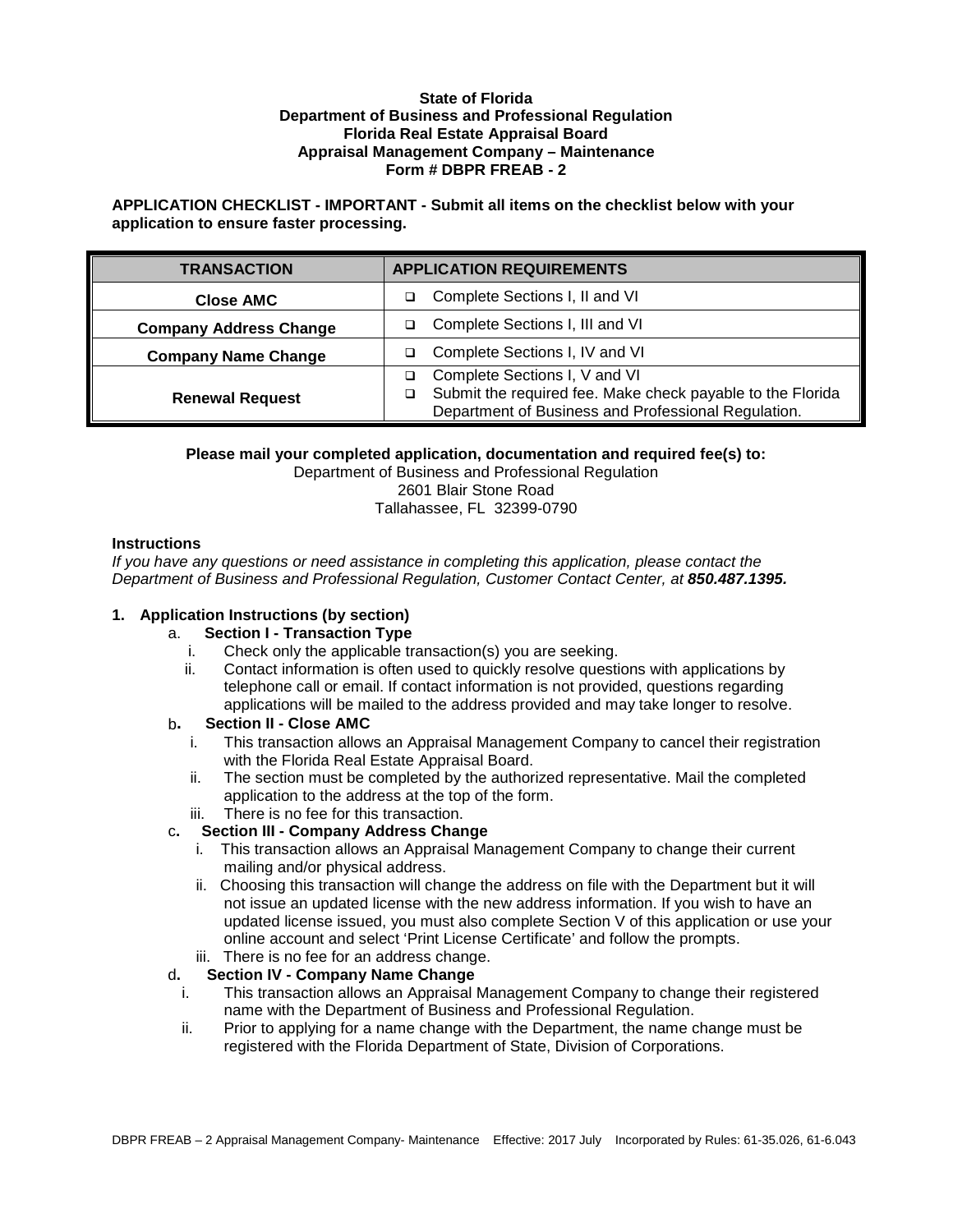iii**.** If you wish to have an updated license issued, you must also complete Section V of this application or use your online account and select 'Print License Certificate' and follow the prompts. There is no fee for a name change.

# f**. Section V - Company Renewal Request**

- This transaction allows the Appraisal Management Company to renew their license should they fail to receive a renewal notice or the notice has been lost.
- ii. Send your request with a check or money order payable to: Department of Business and Professional Regulation (DBPR).
- iii. To avoid any late fees make sure the renewal is postmarked on or before the expiration date of the license.
- iv. A late fee will be accessed to all renewals postmarked after the expiration date.
- v. For questions, you may contact the Customer Contact Center at 850.487.1395.
- vi. Please check your renewal notification for current renewal fee.

## g. **Section VI - Affirmation by Written Declaration**

- i. The applicant must read and sign the affirmation by written declaration.
- ii. If the applicant fails to sign the affirmation statement, the Department will not process the application.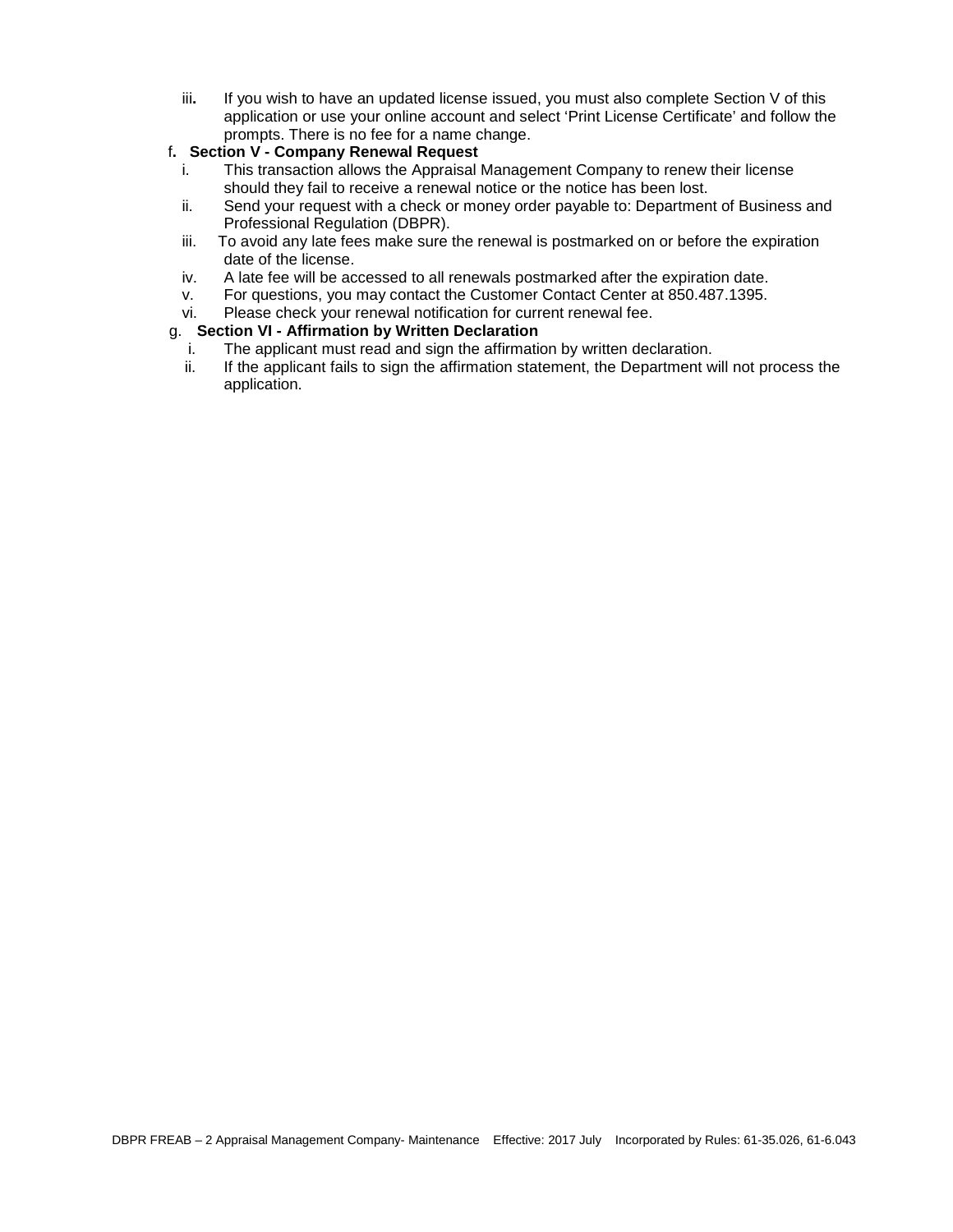#### **State of Florida Department of Business and Professional Regulation Florida Real Estate Appraisal Board Appraisal Management Company – Maintenance Form # DBPR FREAB - 2**

# **Section I – Transaction Types**

|                                     | CHECK ONLY ONE OF THE APPLICATION TYPES                        |                          |  |  |  |
|-------------------------------------|----------------------------------------------------------------|--------------------------|--|--|--|
|                                     | (Use one form per transaction)                                 |                          |  |  |  |
| □                                   | Close AMC - (Complete Section II and VII) [8050]               |                          |  |  |  |
| □                                   | Company Address Change - (Complete Section III and VII) [9006] |                          |  |  |  |
| □                                   | Company Name Change - (Complete Section IV, and VII) [8001]    |                          |  |  |  |
| □                                   | Renewal Request - (Complete Section VI and VII) [2020]         |                          |  |  |  |
|                                     | CHECK YOUR APPRAISAL MANAGEMENT COMPANY TYPE                   |                          |  |  |  |
| □                                   | Corporation/Professional Association/LLC                       | Sole Proprietorship<br>□ |  |  |  |
| ◻                                   | Partnership                                                    | Other                    |  |  |  |
| <b>CONTACT INFORMATION</b>          |                                                                |                          |  |  |  |
|                                     | <b>Contact Person</b>                                          |                          |  |  |  |
|                                     | Phone Number: (<br>Name:                                       |                          |  |  |  |
| <b>Contact Person</b><br><b>AMC</b> |                                                                |                          |  |  |  |
| Email Address:<br>Email Address:    |                                                                |                          |  |  |  |

# **Section II – Close AMC**

| <b>COMPANY INFORMATION</b>                 |
|--------------------------------------------|
| Name of Appraisal Management Company:      |
|                                            |
| License # of Appraisal Management Company: |
|                                            |

## **Section III – Company Address Change**

| <b>COMPANY INFORMATION</b>        |                                        |                        |  |  |  |  |
|-----------------------------------|----------------------------------------|------------------------|--|--|--|--|
| Appraisal Management Company Name | Appraisal Management Company License # |                        |  |  |  |  |
|                                   |                                        |                        |  |  |  |  |
| <b>NEW PHYSICAL ADDRESS</b>       |                                        |                        |  |  |  |  |
| <b>Street Address</b>             |                                        |                        |  |  |  |  |
|                                   |                                        |                        |  |  |  |  |
| City                              | <b>State</b>                           | Zip Code (+4 optional) |  |  |  |  |
| County                            | Country                                |                        |  |  |  |  |
|                                   | <b>NEW MAILING ADDRESS - BUSINESS</b>  |                        |  |  |  |  |
| <b>Street Address</b>             |                                        |                        |  |  |  |  |
|                                   |                                        |                        |  |  |  |  |
| City                              | State                                  | Zip Code (+4 optional) |  |  |  |  |
| County                            | Country                                |                        |  |  |  |  |